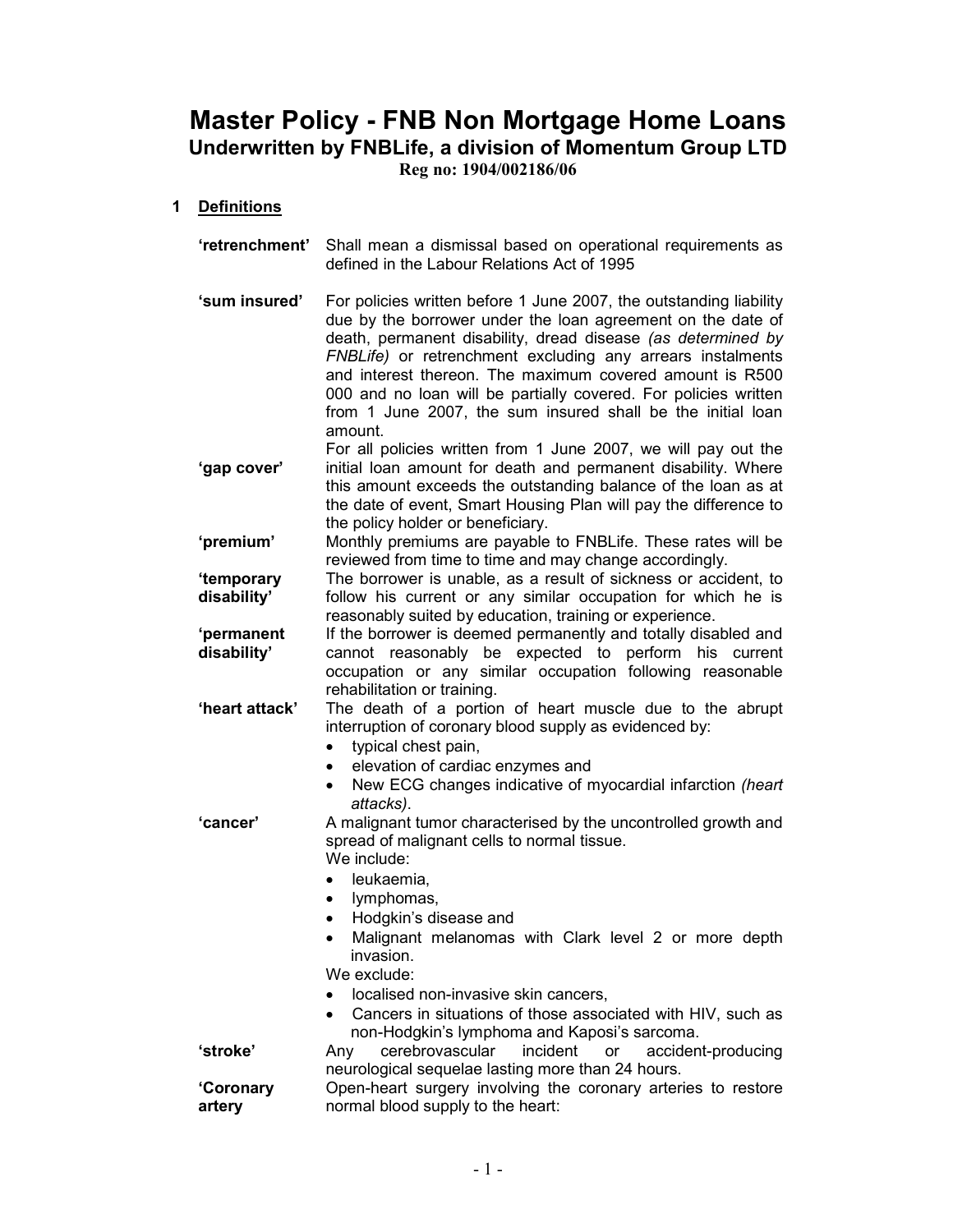- surgery' This must have been proven necessary by an angiogram.
	- We exclude all other operations or intra-arterial procedures, for example angioplasty and stenting. The actual undergoing of a transplant of the heart, lung, liver,

'organ transplant'

## 2 Life Assured Benefits

2.1 Waiting Periods:

No permanent disability benefits are payable on events that occur before the  $3<sup>rd</sup>$ (third) monthly premium has been paid.

kidney or bone marrow as a recipient.

#### 2.2 Death benefit:

.

We will pay the sum assured on the borrower's death.

#### 2.3 Temporary Disability Benefit:

2.3.1 On the borrower's disability. FNBLife will pay an amount equal to 3 *(three* months) instalments due in terms of the agreement. We will allow a maximum of two claims provided that the different events leading the disability claims occur more than six months apart and provided that a lump sum disability benefit has not been paid.

#### 2.4 Permanent Disability Benefit:

After the temporary disability benefit(s) have been paid as described in 2.3 here above FNBLife will again evaluate the borrower's disability status. If the borrower is then deemed permanently and totally disabled, as defined, FNBLife will pay the sum assured due by borrower under the loan agreement at the date FNBLife deems the borrower to be permanently disabled.

#### 2.5 Retrenchment Benefit:

FNBLife will acknowledge a retrenchment claim if, in FNBLife's opinion, an insured life has had their employment terminated due to adverse business conditions; the introduction of new technology; or the reorganization of the business resulting in staff reductions.

FNBLife will pay an amount once equal to six months instalments due in terms of the agreement subject to a maximum of the sum insured.

#### 2.6 Dread Diseases

FNBLife will pay the sum assured if the borrower is diagnosed with the following diseases:

2.6.1 Spinal Disability (full and total paraplegia);

- 2.6.2 Cancer;
- 2.6.3 Major Organ Transplant (MOT) (Heart, Lung, Liver, Kidney, Pancreas, Bone marrow);
- 2.6.4 Heart Attack (Myocardial Infarction only);
- 2.6.5 Heart Surgery;
- 2.6.6 Stroke;

For Loss of limbs or sight or hearing or speech: A percentage of the sum Insured will be paid as follows:

- Loss of one limb 50%.
- Loss of two or more limbs 100%.
- Loss of one foot 40%.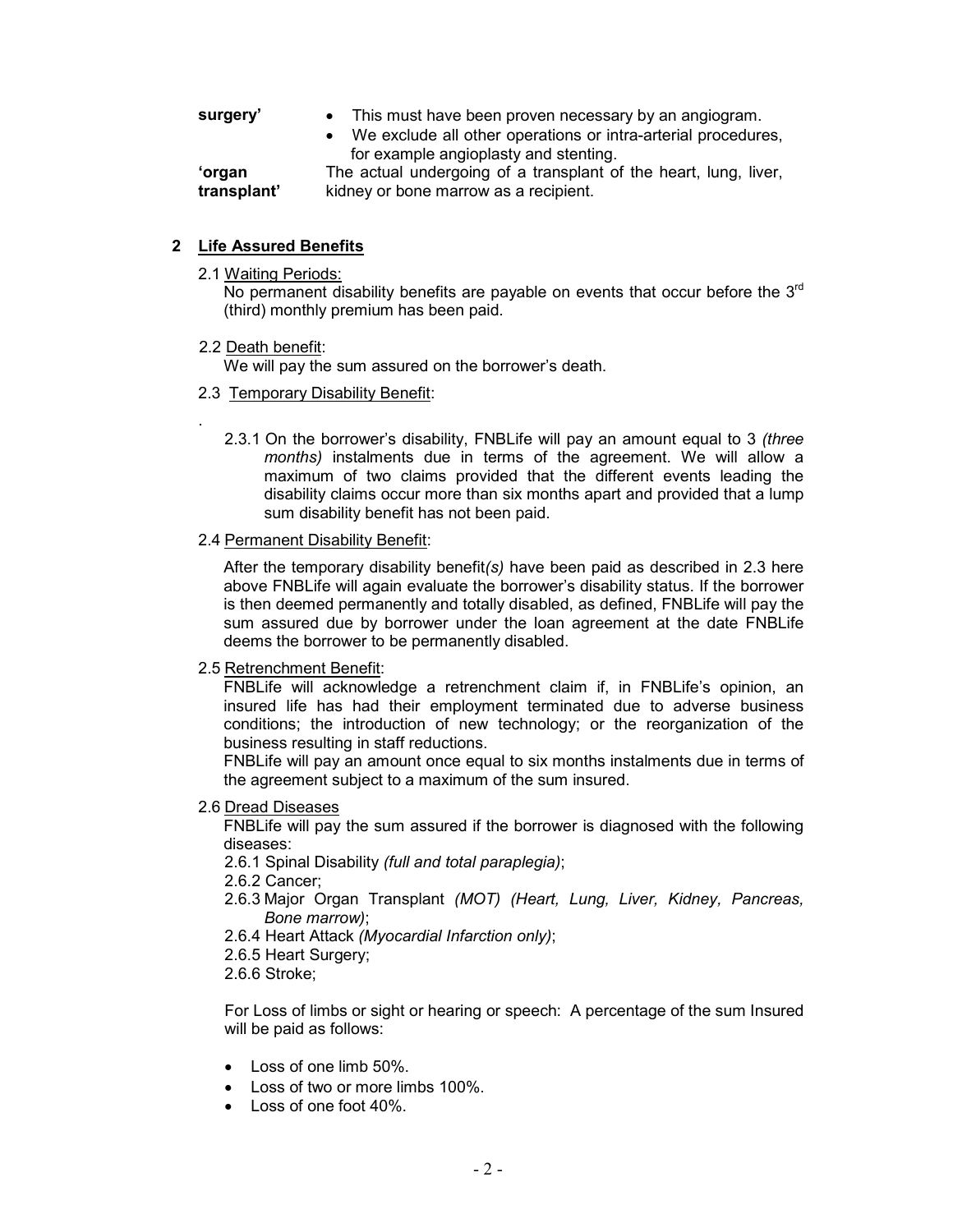- Loss of both feet 100%.
- Loss of one hand 50%.
- Loss of both hands 100%.
- Loss of sight in one eye 25%.
- Loss of sight in both eyes 100%.
- Loss of hearing of all sound 50%.
- Loss of speech 100%.

## 3 Exclusions

FNBLife will not be obliged to pay any benefit to borrower for death or disability arising directly or indirectly from or traceable to:

- 3.1 suicide within the first twenty-four months of the commencement of cover; or
- 3.2 An act of war or terrorism or an act involving the release of nuclear energy
- 3.3 The borrower being affected (temporarily or otherwise) by alcohol or drugs other than as prescribed by a medical practitioner.
- 3.4 The borrower committing any breach of criminal law.
- 3.5 3 months claim deferment period in cases of permanent disability claims

# 3.6 For the retrenchment benefit:

- 3.6.1 self employment or expiry of a fixed term employment contract; or
- 3.6.2 borrower have not been in continuous full-time employment for at least six months prior to the retrenchment; or
- 3.6.3 any form of retirement, resignation or dismissal; or
- 3.6.4 A general offer of voluntary retrenchment to all employees.
- 3.6.5 Prior knowledge of impending retrenchment on date of entering this agreement

## 3.7 For dread diseases benefit:

- 3.7.1 All skin cancers (except invasive malignant melanomas).
- 3.7.2 Early stage prostate cancers (medically classified as TNM Class T1 (a) or T1 (b) or of another equivalent or lesser classification).
- 3.7.3 Transient ischaemic attacks
- 3.7.4 Reversible ischaemic neurological deficit
- 3.7.5 Cerebral symptoms due to migraine
- 3.7.6 Cerebral injury resulting from trauma.
- 3.7.7 Systematic hyphoxia
- 3.7.8 Vascular disease affecting the eye or optic nerve.

## 4 Important General Conditions

4.1 Commencement of Cover:

Cover commences on the day on which the completed application form is accepted by FNBLife and all requirements have been met.

- 4.2 Cessation of Cover:
	- This assurance cover will cease on the earliest happening of the following:
	- 4.2.1 Borrower attaining the age of 65 years.
	- 4.2.2 The repayment by the borrower or FNBLife in full of the indebtedness in respect of which the borrower enjoyed cover in terms of this policy or where it would have been paid in full had borrower complied with the borrower's obligation to FNB as originally undertaken, whichever event occurs first;
	- 4.2.3 The expiry of the term of the policy.
- 4.3 Claims: